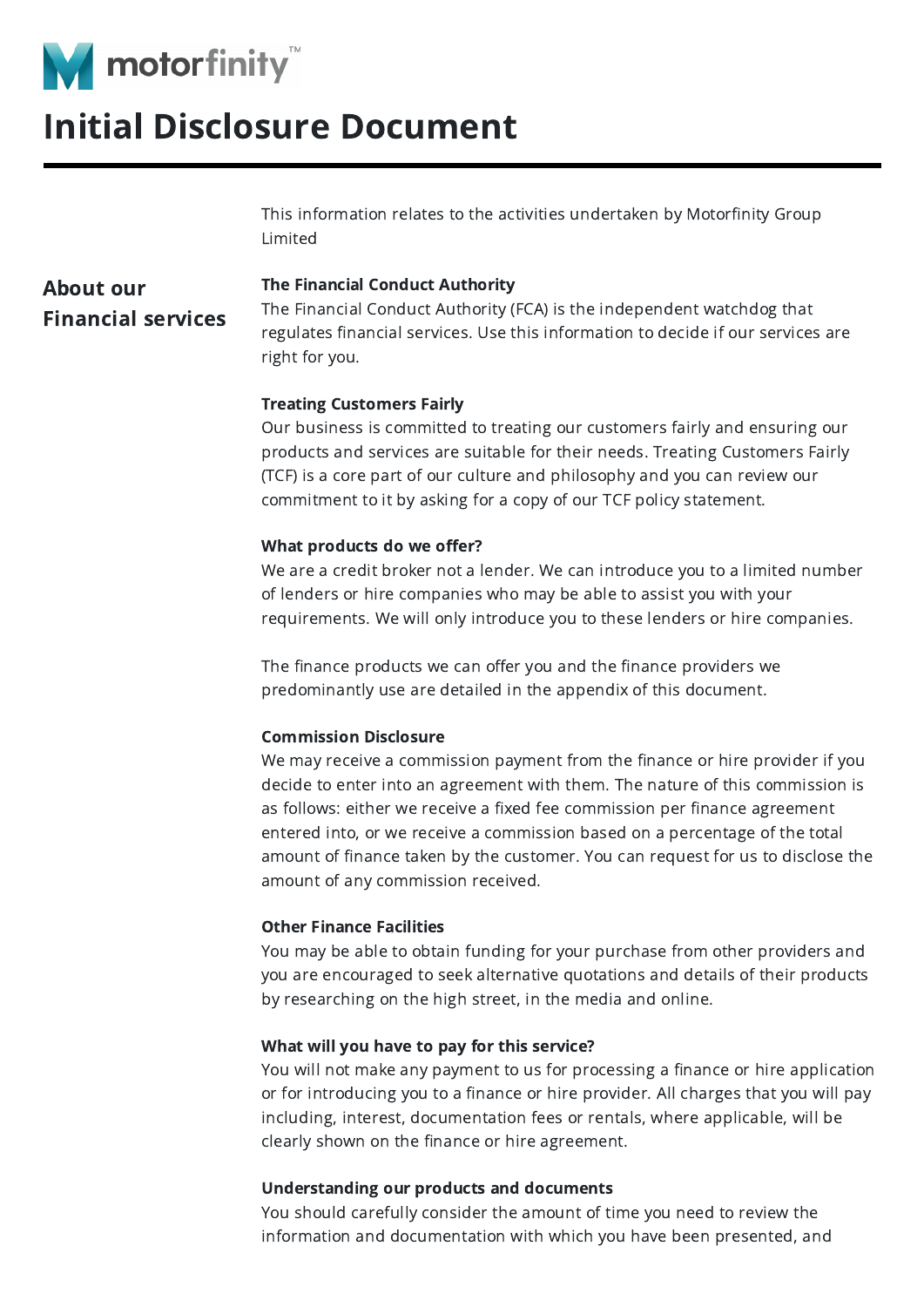ensure you understand your commitments under the agreement. You should also consider if it is advisable for you to have someone you know to help you make your decision. This is particularly important if you have any health issues, difficulty in understanding information, or there have been any recent life events that could affect your ability to fully understand the information and documentation. Please advise us if this is the case and we can then proceed with your requirements in the most appropriate way.

### Affordability

You should assess the monthly payments you are required to make throughout the agreement and ensure you are able to meet these and other obligations you already have without suffering undue hardship. If you are aware of any future events that will affect your ability to meet these payments, you should ensure the finance provider is informed immediately.

Your credit rating could be adversely affected if you do not make payments when due which could make it harder or more expensive for you to access finance facilities in the future.

### Who regulates us?

Motorfinity Group Limited trading as Motorfinity Group Limited is authorised and regulated by the Financial Conduct Authority; registration number 958474. Motorfinity Group Limited address is Motorfinity Group Limited Motorfinity HQ Unit 3 Northgate Terrace Northern Road Newark Notts NG24 2EU.

You can check this information on the FCA register by visiting [www.fca.org.uk/register](http://www.fca.org.uk/register) or by contacting the FCA on 0800 111 6768.

### What to do if you have a complaint

If you wish to register a complaint, please contact us:

- in writing: Motorfinity Group Limited, Motorfinity Group Limited Motorfinity HQ Unit 3 Northgate Terrace Northern Road Newark Notts NG24 2EU
- by telephone: 01636 558 885
- by email: hello@motorfinitygroup.co.uk

If you would like to know how we handle complaints, please ask for a copy of our complaints handling process. If you cannot resolve a complaint with us, you may be entitled to refer it to the Financial Ombudsman Service whose contact details are set out below:

- in writing: The Financial Ombudsman Service, Exchange Tower, London E14 9SR
- by telephone: 0800 0234567
- by email: complaint.info@financial-ombudsman.org.uk
- website: www.financial-ombudsman.org.uk

Confidentiality and Data Protection Throughout the process of administering services for you we will need to collect personal information from you and pass this information to one or more third party organisations in order for them to supply any services you request. This may include passing this information to one or more potential lenders or credit brokers to enable them to make a credit decision. These lenders may use your information to conduct an affordability and credit worthiness assessment and will do so using the consent given by you. This may include sharing your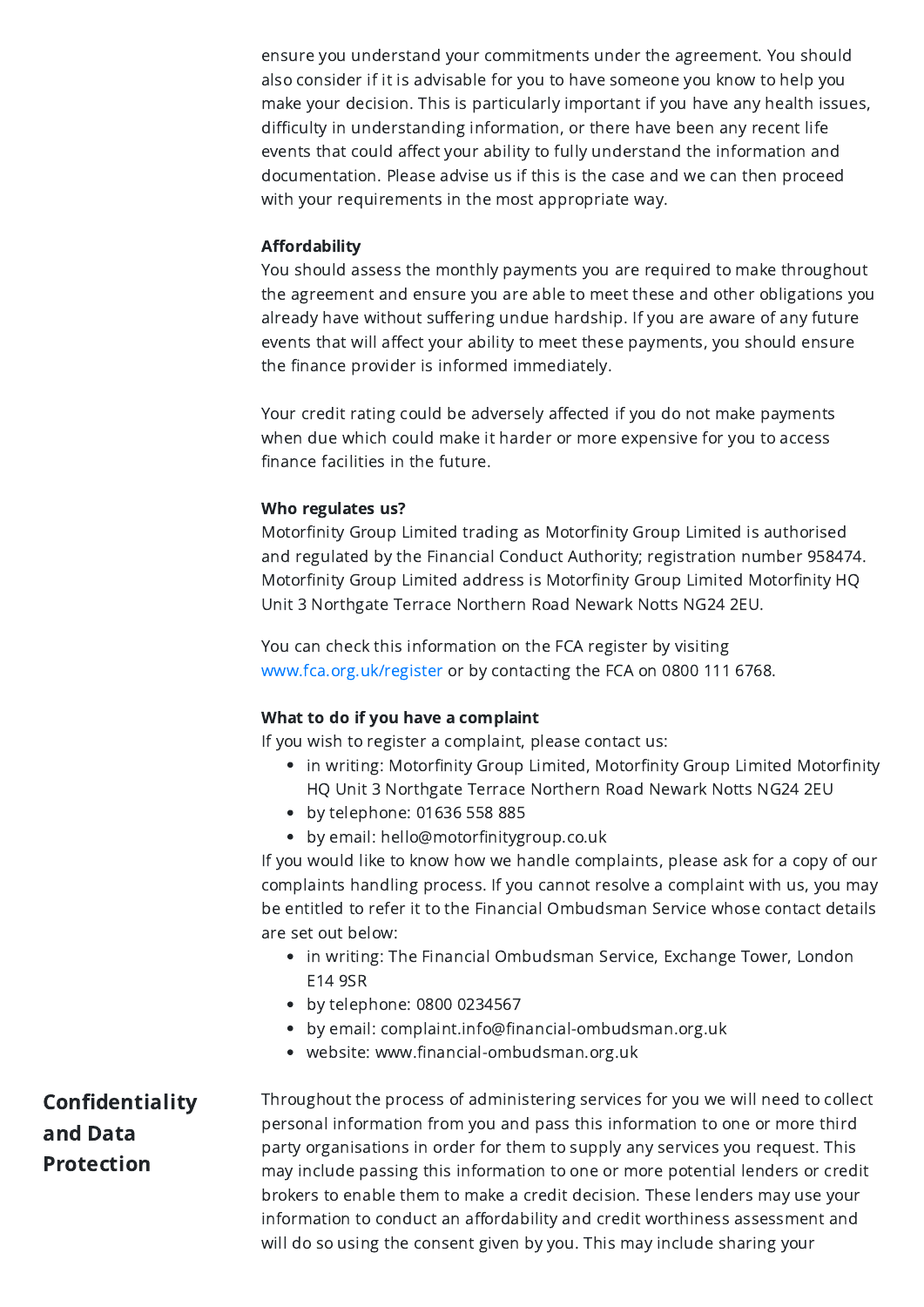information with credit reference agencies and other companies for use in credit decisions and fraud prevention. For full details of where your information will be sent, and the purpose for doing so, or to cancel your consent for the processing of your personal data, please contact us. In cases where your initial application may be refused by the most suitable lender, your application may be referred to other lenders or credit brokers who may also share information with credit reference agencies in order to assess your application for finance. Those lenders or credit brokers will not use your personal information to provide you with promotional or marketing material, unless you opt-in to receive this material directly with them.

A copy of our privacy policy, which details how your information will be processed and your rights, is freely available upon request. To request this information please contact us:

- in writing: Motorfinity Group Limited Motorfinity Group Limited Motorfinity HQ Unit 3 Northgate Terrace Northern Road Newark Notts NG24 2EU
- by telephone: 01636 558 885
- by email: hello@motorfinitygroup.co.uk



# Appendix - Products Offered

Personal Contract Plan (PCP)

#### Ownership options

- You have the option to own the vehicle at the end of the agreement if you pay the Guaranteed Minimum Future Value Payment.
- Alternatively, you can hand the vehicle back to the finance company at the end of the agreement. This may protect you from higher than expected depreciation levels.
- In some circumstances, if you have problems with the vehicle, you may be able to refer these issues to the finance company.

#### Restrictions/potential extra costs

A limit is set on the annual mileage of the vehicle. If you exceed this limit and want to return the vehicle at the end of the agreement, you will pay excess mileage charges. If the vehicle is damaged, you may have to pay damage costs if you hand the vehicle back with damage. Because you do not pay all the amount borrowed in equal instalments during the term of the agreement, you may pay more interest when compared to a HP agreement for the same term. You can not sell the vehicle until the finance has been paid off in full. You will need to service and insure the vehicle in line with the terms of the agreement.

### Payment and equity

A Guaranteed Minimum Future Value (GMFV) is set which reflects the value of the vehicle taking into account the age and mileage at the end of the agreement. This amount is not paid off during the term of the agreement and therefore you may benefit from lower monthly payments during the term of the agreement and/or a lower deposit. However, this may result in you having lower or no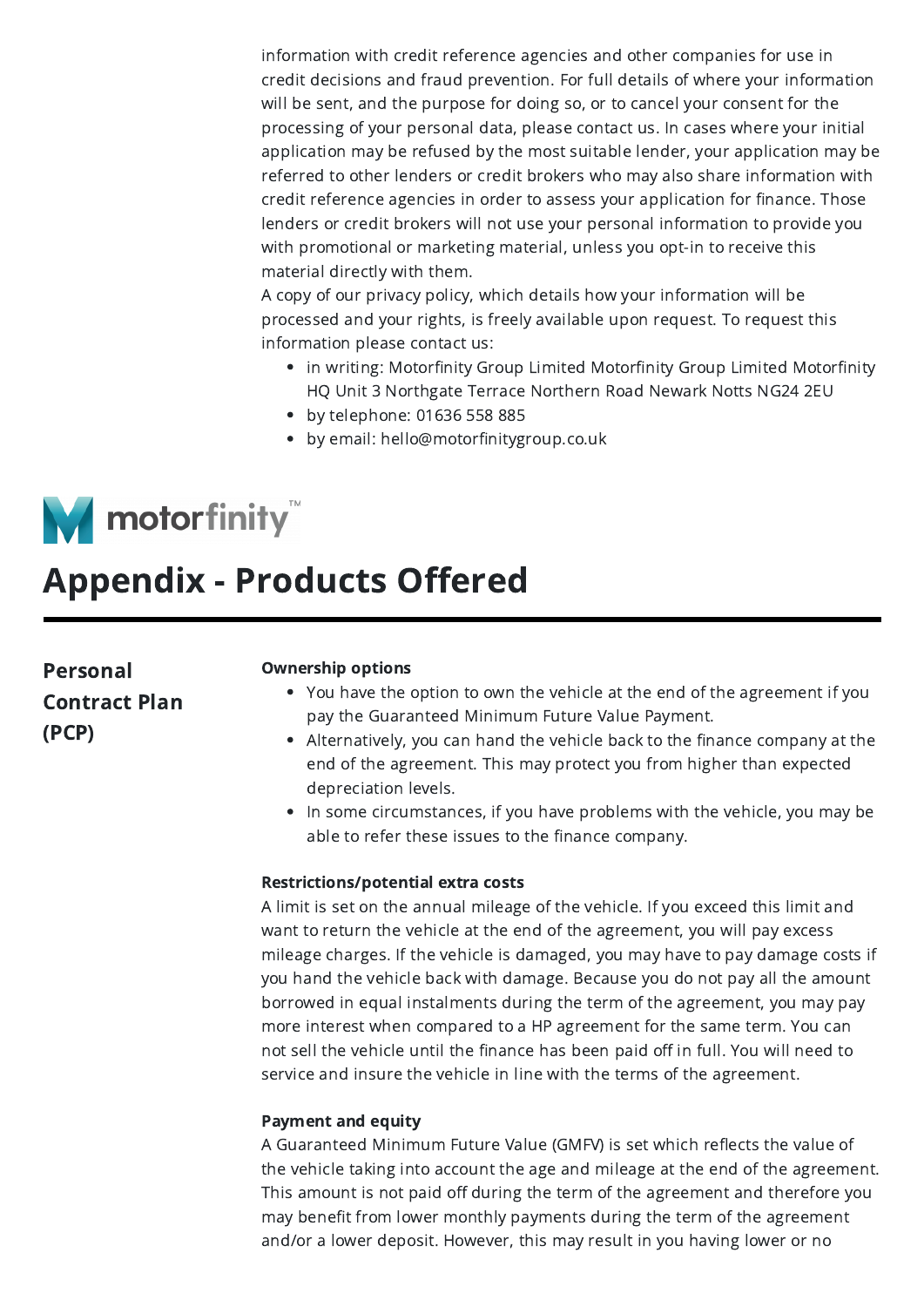equity in the vehicle at the end of the agreement if you decide to hand back the vehicle or part exchange it. As you pay the finance at a slower rate due to the GMFV not being paid during the term of the agreement, this could increase the likelihood of you owing more money than the vehicle is worth if sold before the end of the agreement.

Personal Loan (PL)

### Ownership options

- As the finance is not secured on the vehicle, you own the vehicle once purchased.
- You can sell the vehicle at anytime without having to pay the finance in full at the point of sale.

### Restrictions/potential extra costs

There are no restrictions on how you maintain or use the vehicle as the finance agreement is separate to the vehicle i.e. the loan is not secured on the vehicle. However, you may have less protection than with a hire purchase or lease agreement where you can refer certain problems with the vehicle to the lender.

### Payment and equity

Flexible terms may allow you to finance the vehicle over a longer period than leasing and PCP. By increasing your deposit you will lower the monthly payment. As the amount borrowed is paid off in equal instalments during the term of the agreement, it is more likely you will have a higher amount of equity than a PCP agreement for the same term. However, if you decide to sell the vehicle before the end of the agreement, it is advisable to pay the agreement in full (less an interest rebate) which will reduce the amount of equity you have in the vehicle and particularly in the early stages of the agreement could mean the vehicle is worth less than the amount of finance outstanding.

Hire Purchase (HP)

### Ownership options

- You have an option to own the vehicle at the end of the agreement.
- You are the registered keeper but the finance company remains the owner until the finance is paid in full.
- In some circumstances, if you have problems with the vehicle, you may be able to refer these issues to the finance company.

### Restrictions/potential extra costs

There are usually no mileage restrictions though you will need to check your agreement. Excess mileage charges will not apply. You can not sell the vehicle until the finance has been paid off in full. You will need to service and insure the vehicle in line with the terms of the agreement.

### Payment and equity

Flexible terms may allow you to finance the vehicle over a longer period than leasing and PCP. By increasing your deposit you will lower the monthly payment. As the amount borrowed is paid off in equal instalments during the term of the agreement, it is more likely you will have a higher amount of equity than a PCP agreement for the same term. However, if you decide to sell the vehicle before the end of the agreement, you will have to pay the agreement in full (less an interest rebate) which will reduce the amount of equity you have in the vehicle